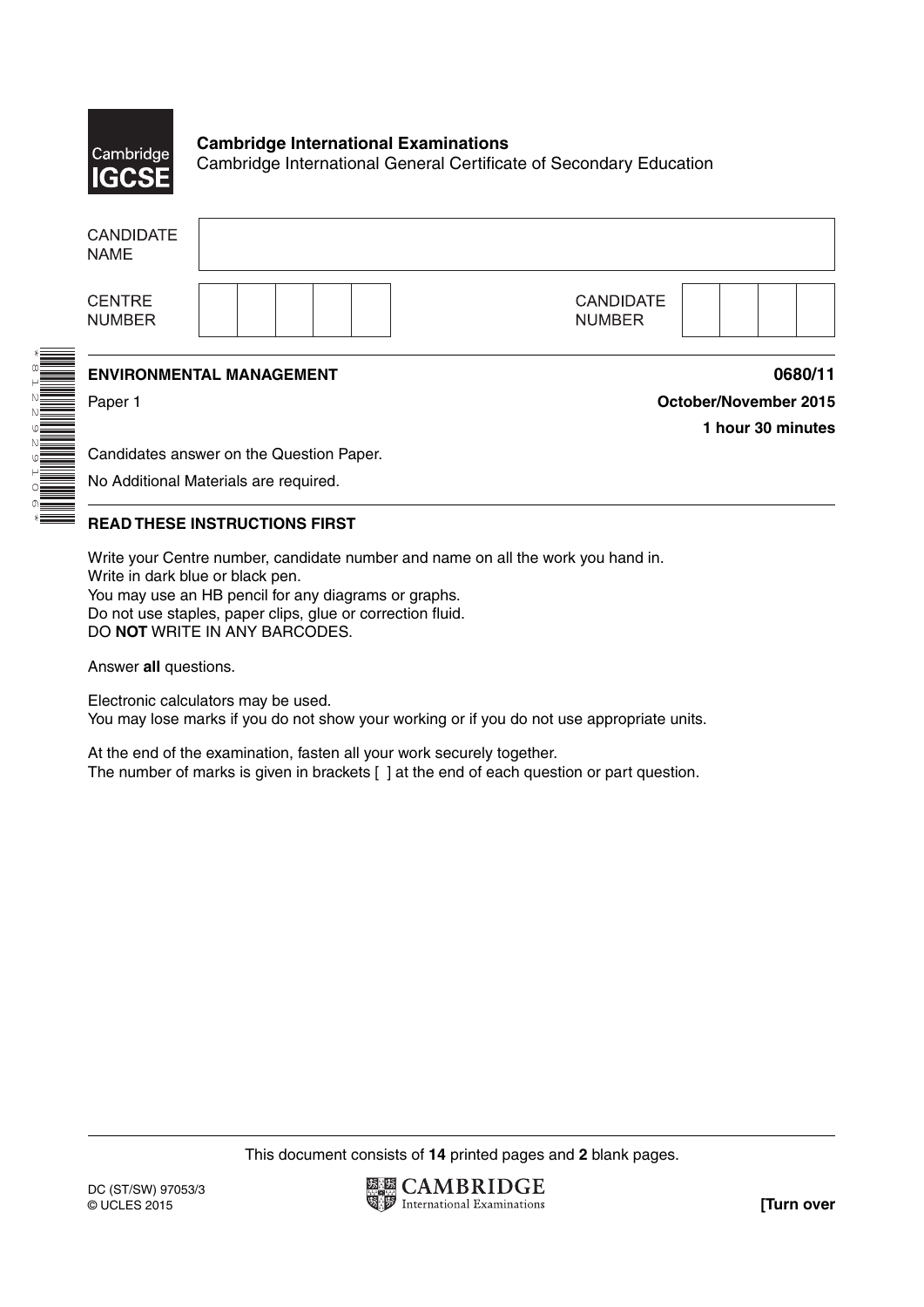**1 (a)** Three gases in the Earth's atmosphere are carbon dioxide, oxygen and nitrogen. Match each gas to the correct description in the table below.

| gas | description                    |
|-----|--------------------------------|
|     | the most abundant              |
|     | used by animals in respiration |
|     | used in photosynthesis         |

 **(b) (i)** Use the information in the table to complete the divided bar graph and key.

| source of carbon dioxide<br>emissions from human activities | total carbon dioxide emissions<br>since 1750/gigatonnes |  |
|-------------------------------------------------------------|---------------------------------------------------------|--|
| burning coal                                                | 674                                                     |  |
| burning oil                                                 | 497                                                     |  |
| burning gas                                                 | 203                                                     |  |
| making cement                                               | 36                                                      |  |
| changes in land use                                         | 590                                                     |  |



[2]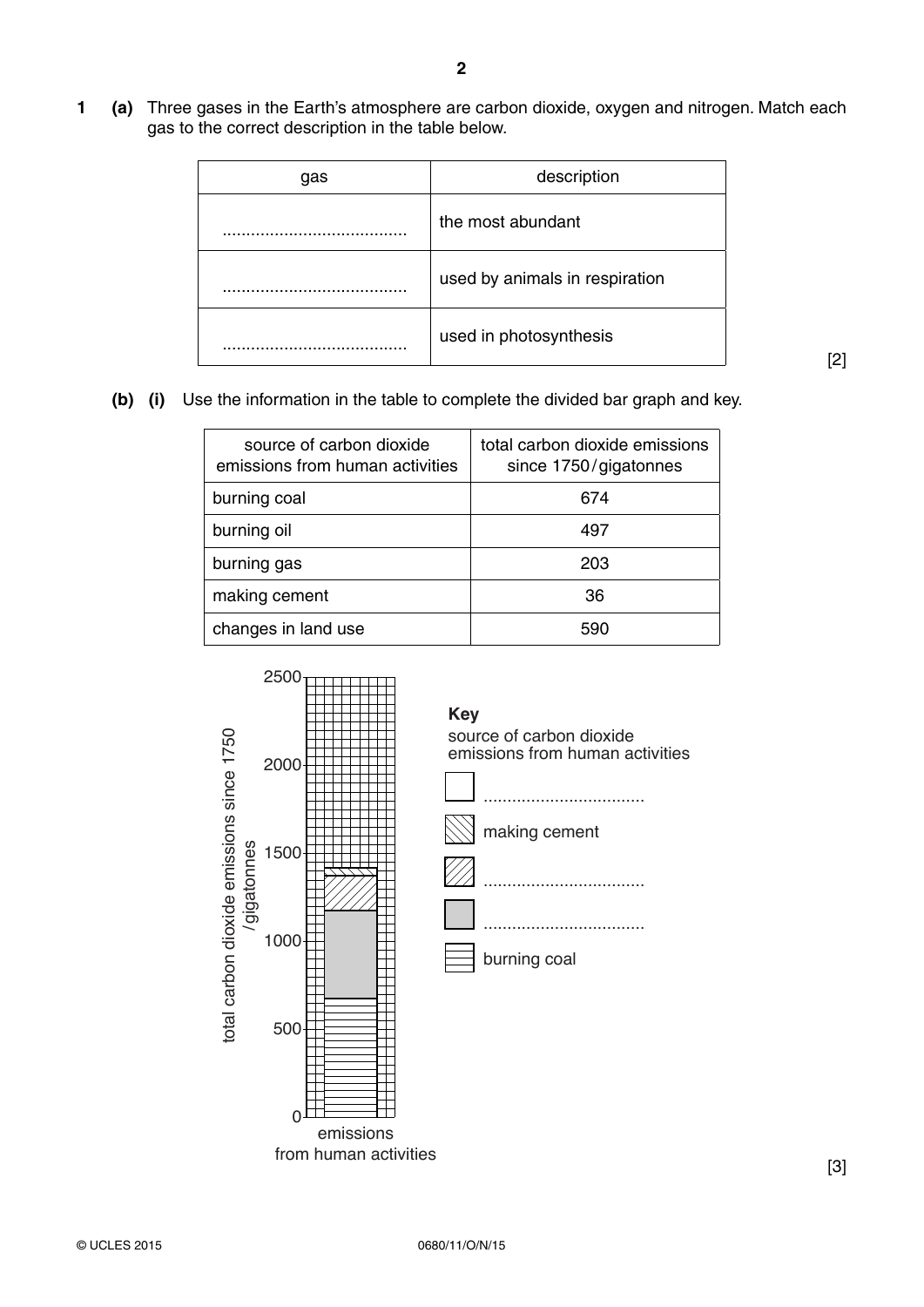State and explain one change in land use that increases carbon dioxide emissions. 

(iii) Over 40 percent of these carbon dioxide emissions are still in the atmosphere. Describe the environmental problems that this increase in the amount of carbon dioxide in the atmosphere has caused.

[Turn over

 $(ii)$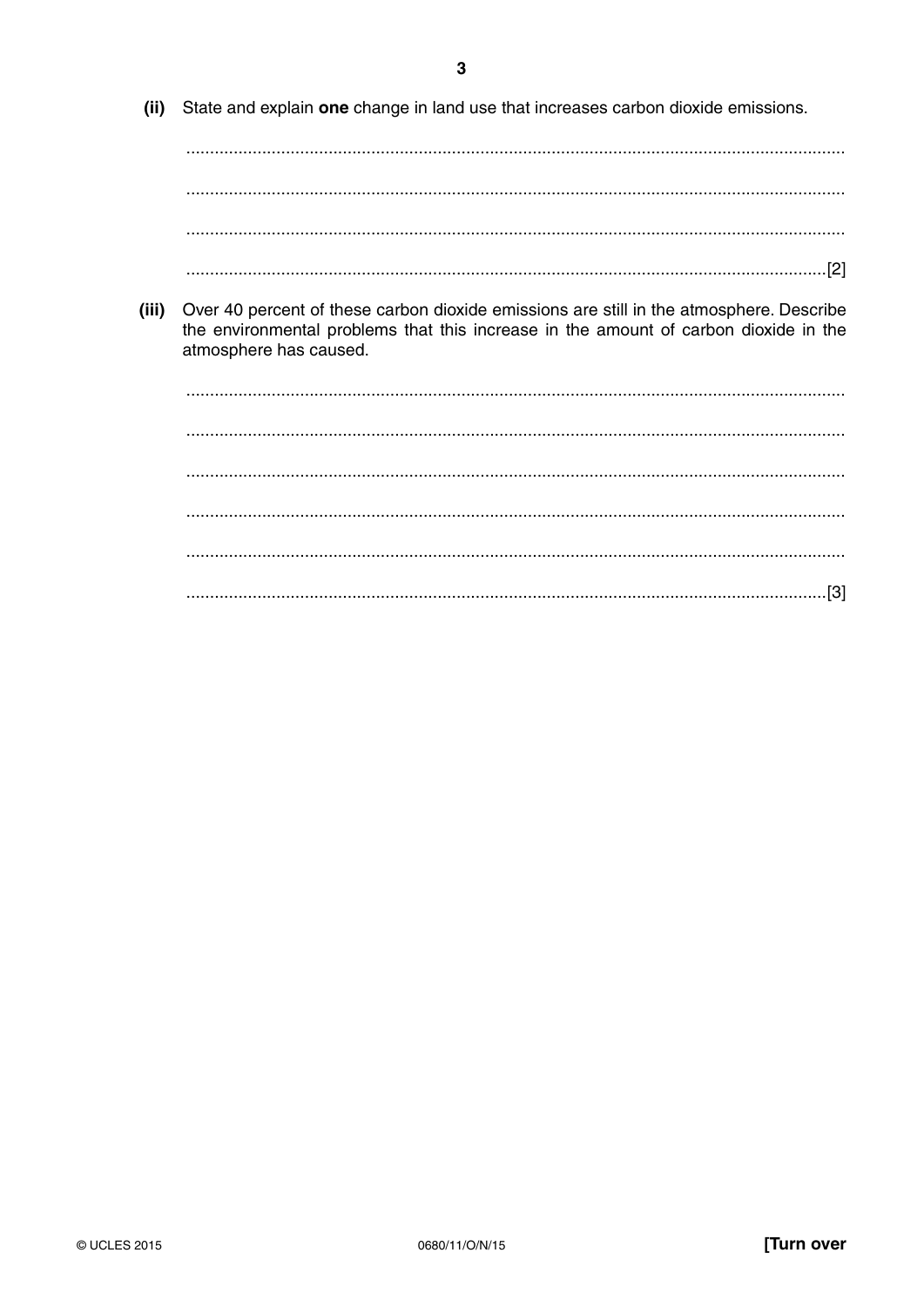- **2 (a) (i)** Complete the following passage. All living things need food to grow. Plants make their own food in a process called ............................................... . Carbon dioxide and ............................................... are combined together using ............................................... energy to make sugar and starch. [2]  **(ii)** Describe how the use of fertilisers and pesticides improves the yield of crops. fertilisers ............................................................................................................................ ........................................................................................................................................... pesticides .......................................................................................................................... ........................................................................................................................................... [2]
	- **(b)** Coffee beans are an important cash crop in some developing countries. The table below gives information about the cost of a cup of coffee in a café in a developed country.

| money received by:            | US\$ |
|-------------------------------|------|
| growers                       | 0.05 |
| traders                       | 0.30 |
| roasters                      | 0.79 |
| shippers                      | 0.17 |
| café                          | 0.44 |
| total cost of a cup of coffee | 1.75 |

Calculate the percentage of the total cost of a cup of coffee which goes to the growers.

Space for working.

...................................................... % [2]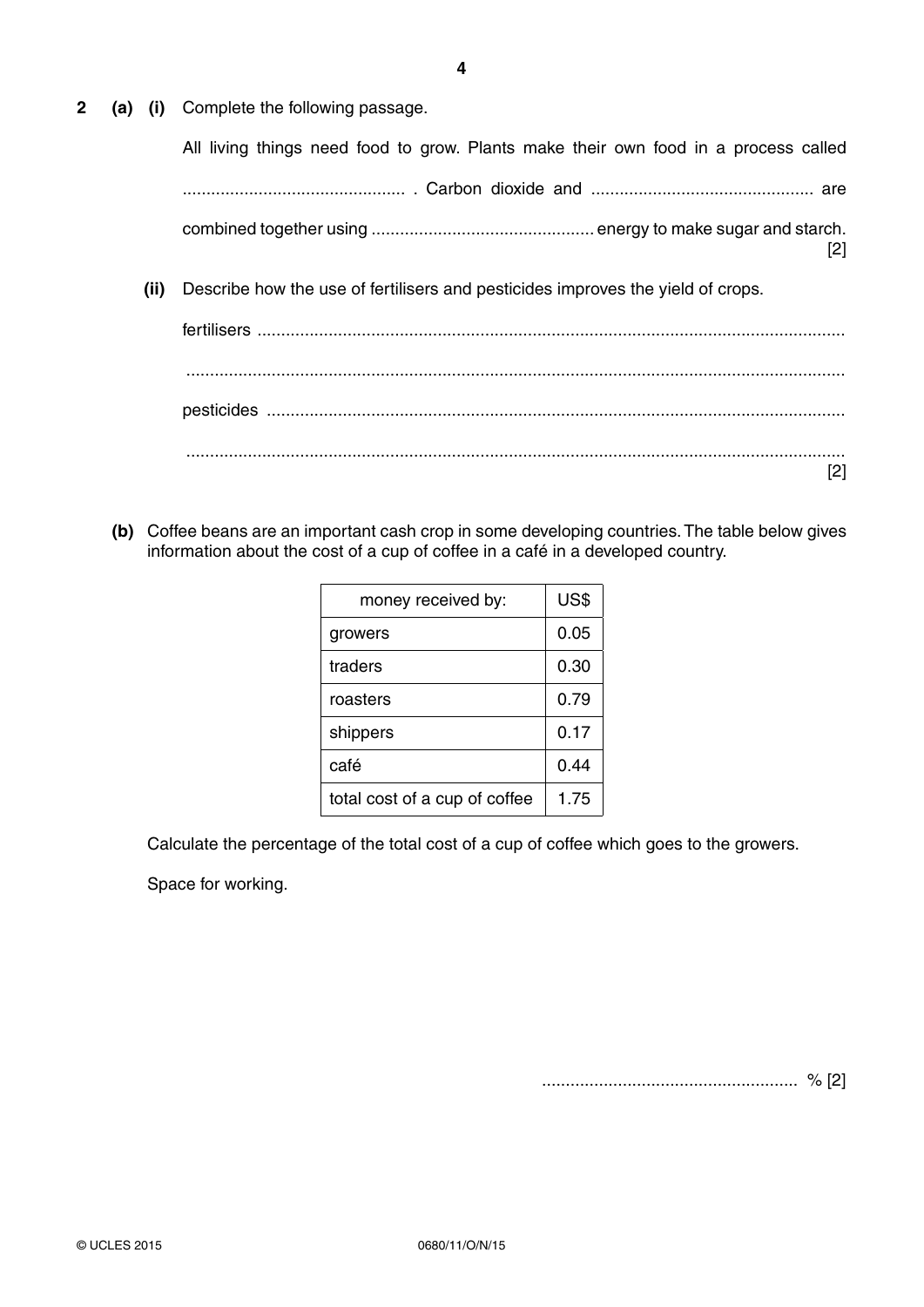(c) Look at the flow chart below, which shows how a fairtrade agreement works.



Briefly suggest different advantages of fairtrade to each the following people.

a coffee bean grower a buyer for a fairtrade organisation a shop owner, selling fairtrade coffee a customer, buying fairtrade coffee  $[4]$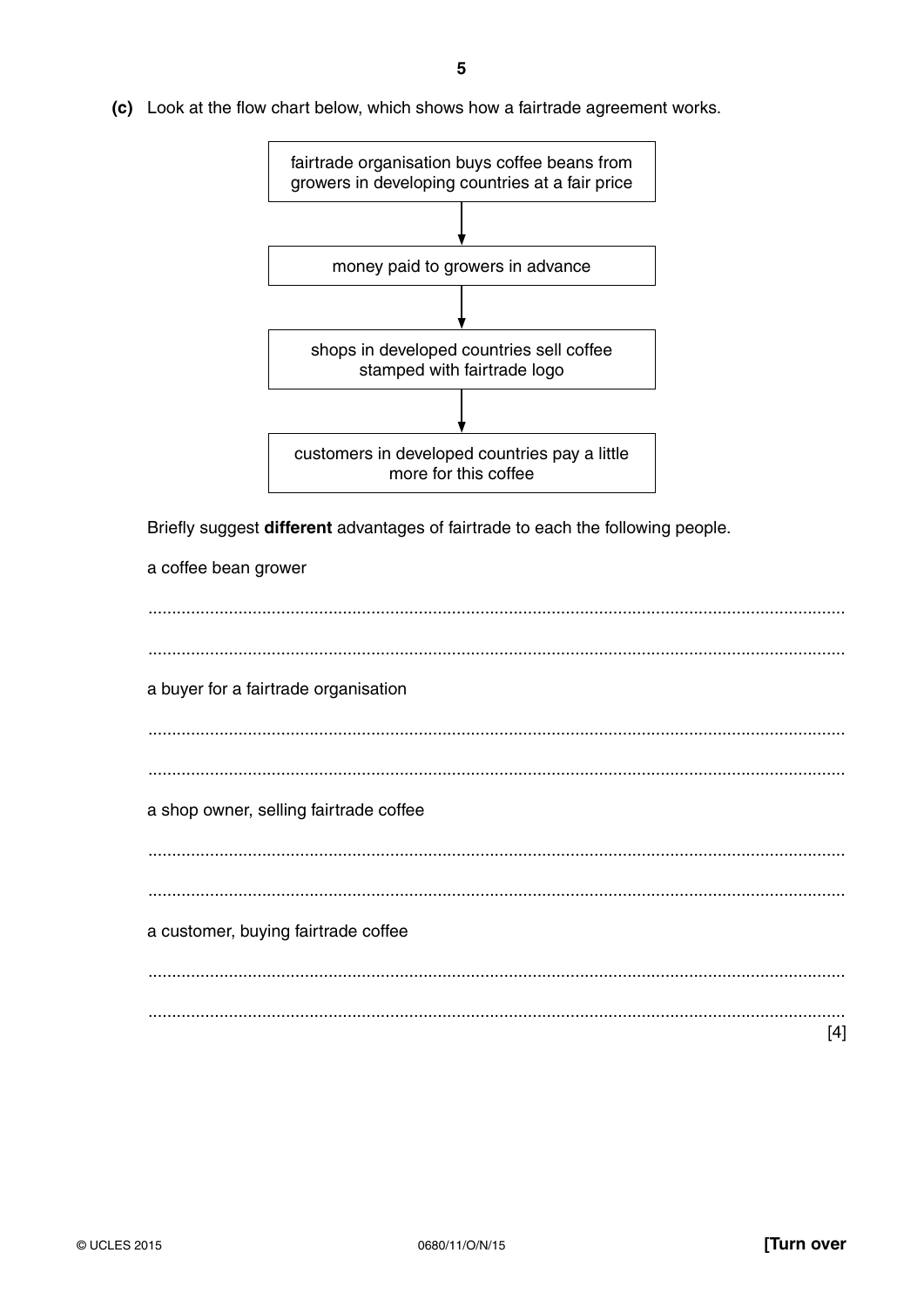**3 (a)** Look at the diagram below, which shows the expected distribution of temperature across the Earth if the Sun were the only factor influencing temperature.



 **(i)** Explain why this distribution is what would be expected.



Look at the map below, which shows the actual distribution of average temperatures in January.

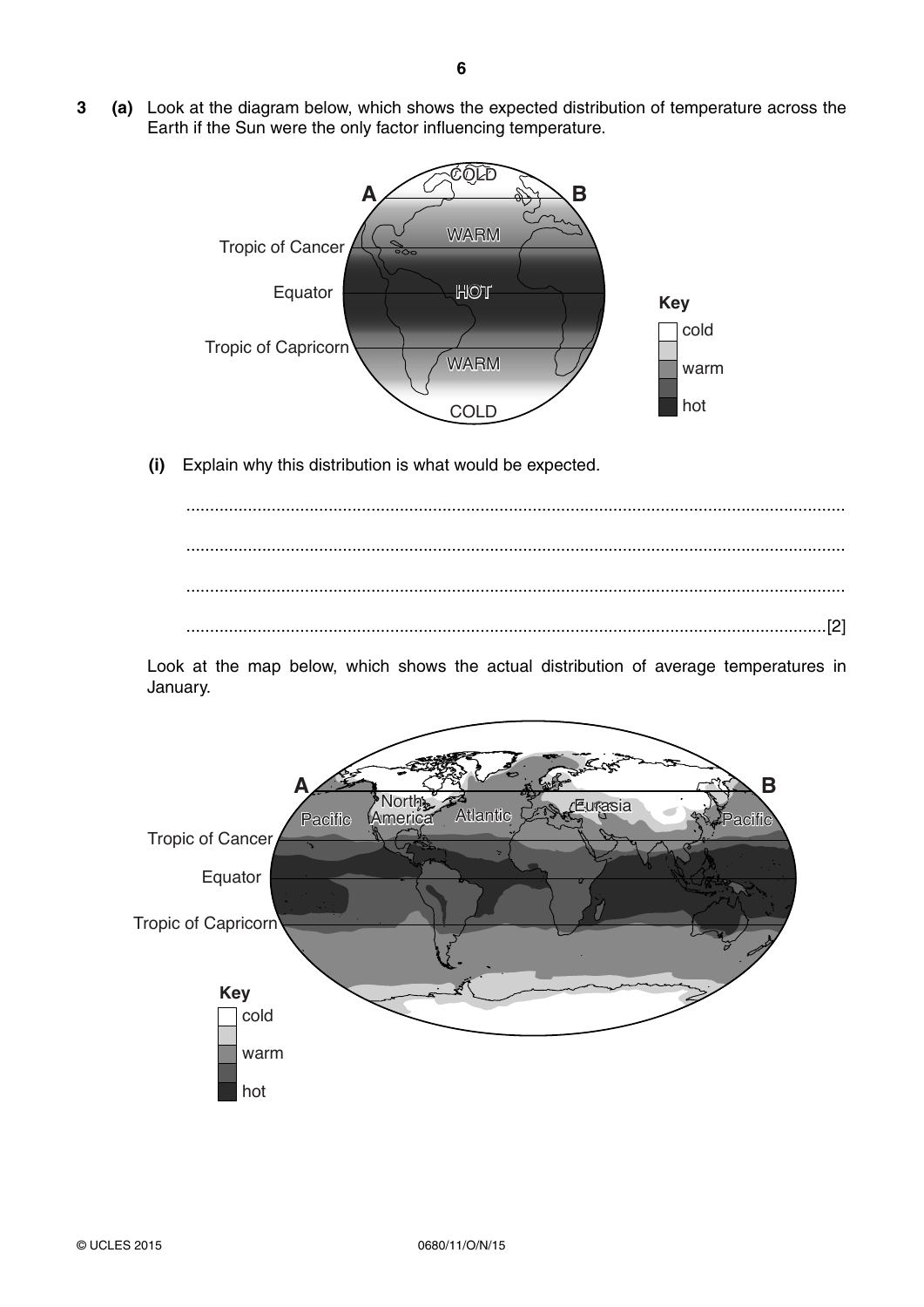$(ii)$ Describe and explain the differences between the expected and actual distribution of temperature along the line labelled A to B.

Energy from the Sun is an example of alternative energy. State the names of two other  $(b)$   $(i)$ alternative energy sources. Thousands of villages in a developing country are not connected to a national power  $(ii)$ grid, supplying electricity from power stations. This country gets an average of 300 sunny days a year. Suggest what the government might do to supply the people living in these villages with electricity.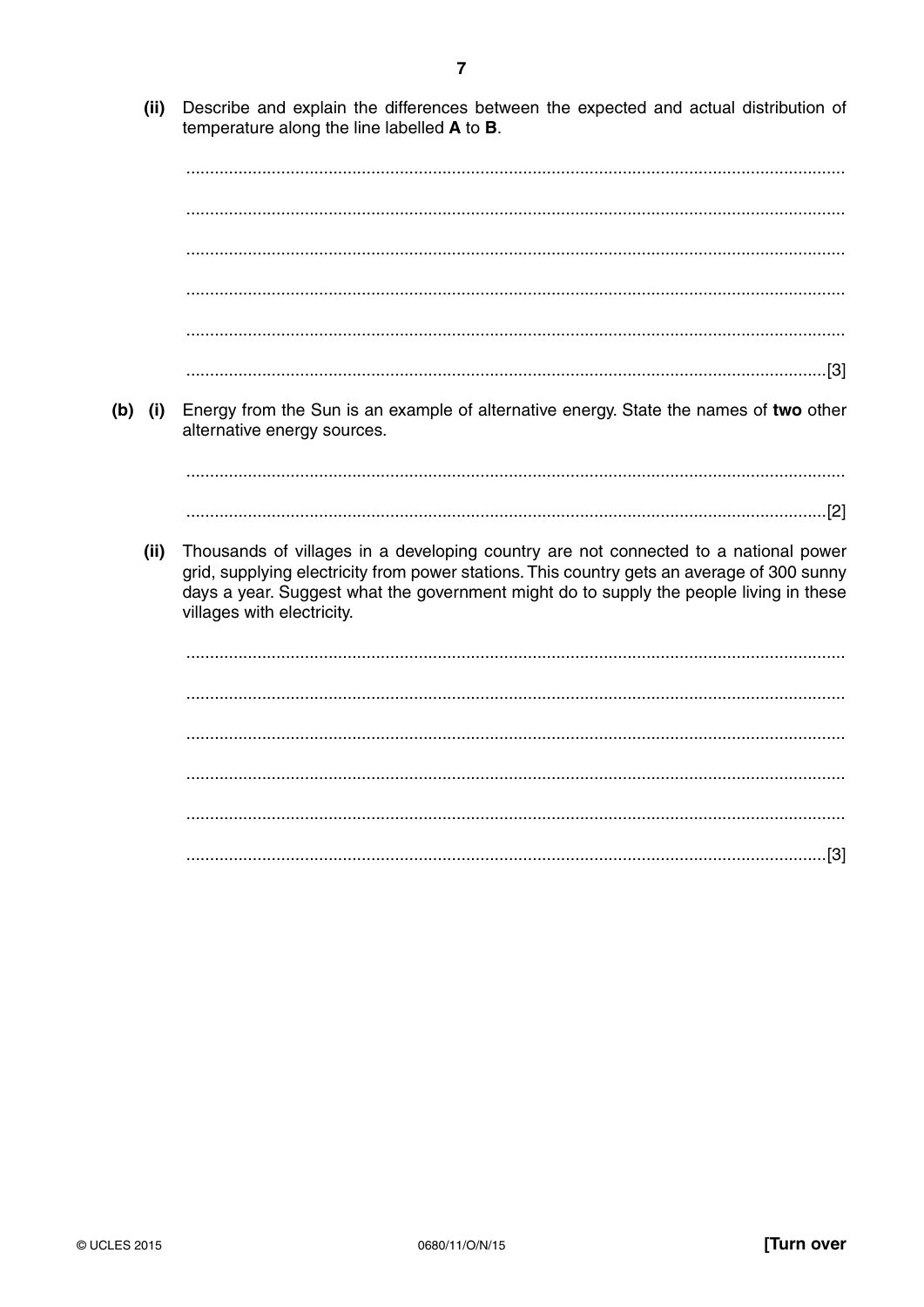(a) Look at the map below, which shows the distribution of major ocean fisheries. 4



Describe and explain the distribution of these major ocean fisheries.

|  | .141 |
|--|------|
|  |      |

(b) A book states:

"About 70 percent of world ocean fisheries are no longer sustainable."

(i) Define the term sustainable.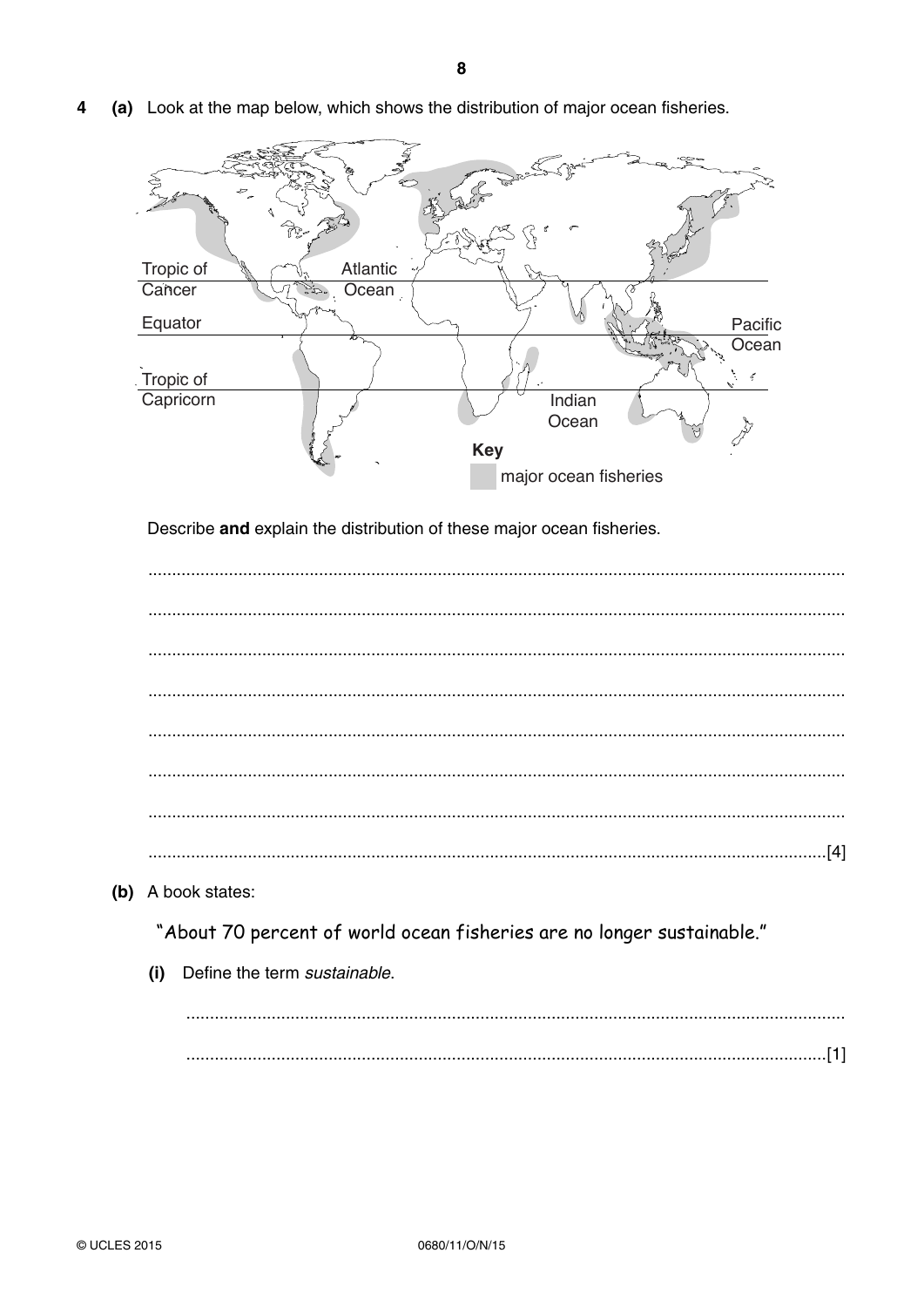(ii) Look at the pie graph below, which shows information about the world's ocean fisheries. To what extent do you agree with the statement in the book? Explain your answer.

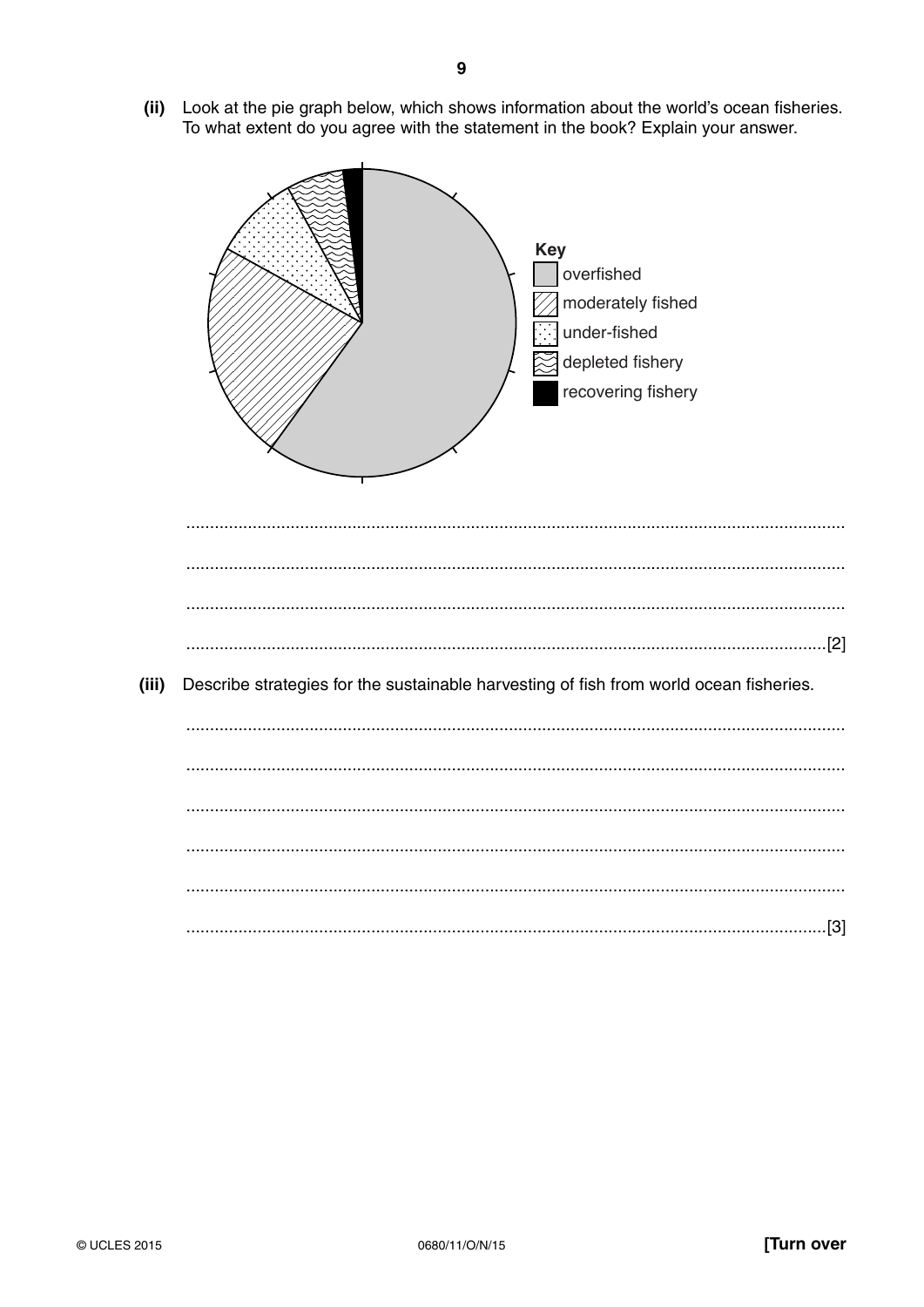On the afternoon of Tuesday, 24 September 2013 there was an earthquake in Pakistan that measured 7.7 magnitude on the Richter Scale. It caused widespread destruction in the province of Balochistan. Powerful tremors and shaking lasted for 2 minutes. At least 400 people were killed and 100 000 lost their homes. The frequent earthquakes in this area are a result of collisions of the Arabian and Indian plates with the Eurasian Plate.



 **(i)** Use the information in the newspaper report to suggest the direction of movement of the Arabian and Indian plates.

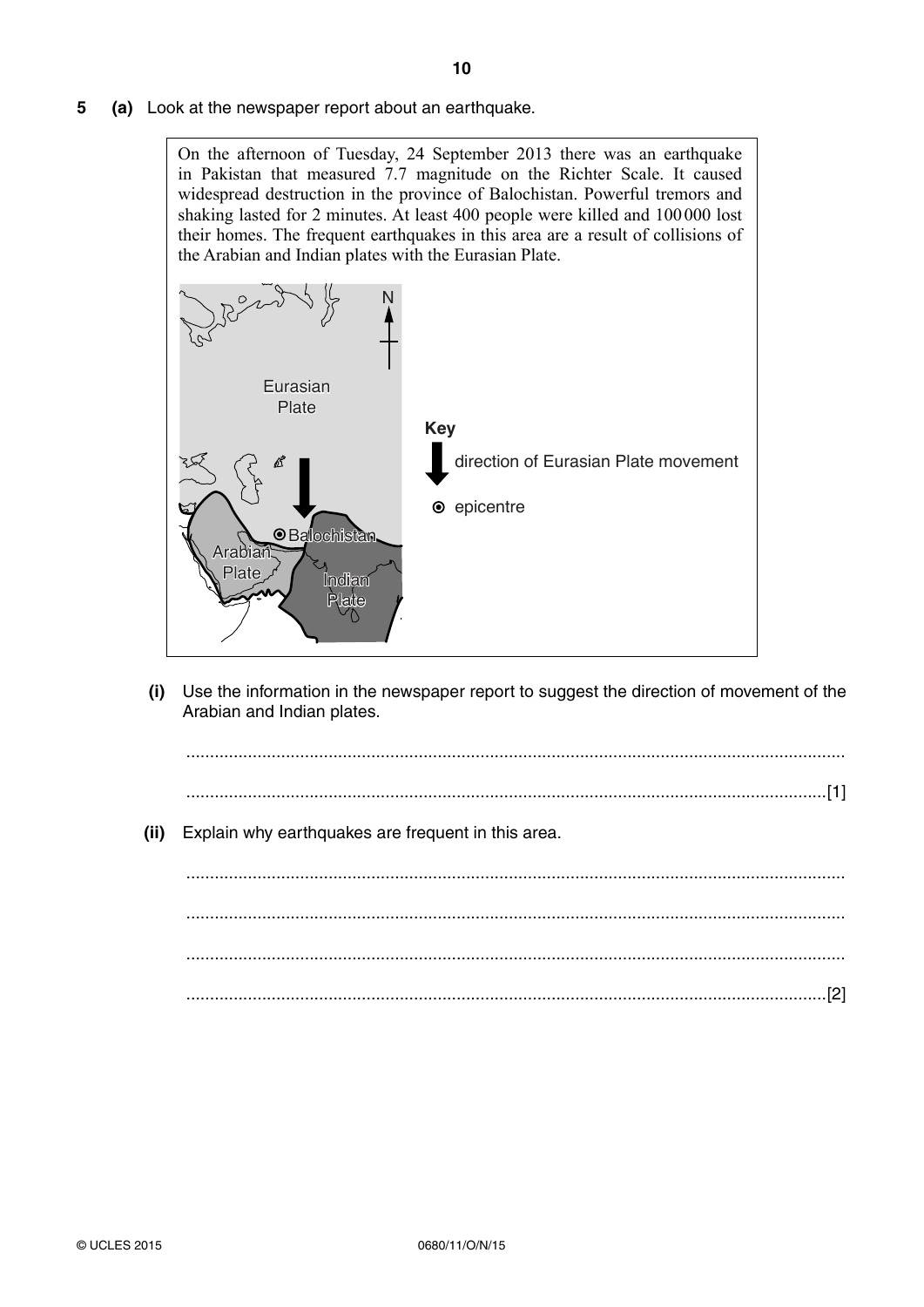| earthquake     | number of deaths |  |
|----------------|------------------|--|
| 1              | 2400             |  |
| $\overline{c}$ | 550              |  |
| 3              | 13               |  |
| 4              | 10000            |  |
| 5              | 5000             |  |
| 6              | 12               |  |
| 7              | 6                |  |
| 8              | 250              |  |
| 9              | 2500             |  |
| 10             | 300              |  |
| 11             | 10               |  |
| 12             | 15000            |  |
| 13             | 50000            |  |
| 14             | 11               |  |

(b) Look at the table below, which shows the number of deaths recorded from fourteen earthquakes of magnitude 7.7 since records began.

 $(i)$ State the range of the numbers of deaths caused by magnitude 7.7 earthquakes.

(ii) Suggest why some earthquakes of the same magnitude cause a greater loss of life than others.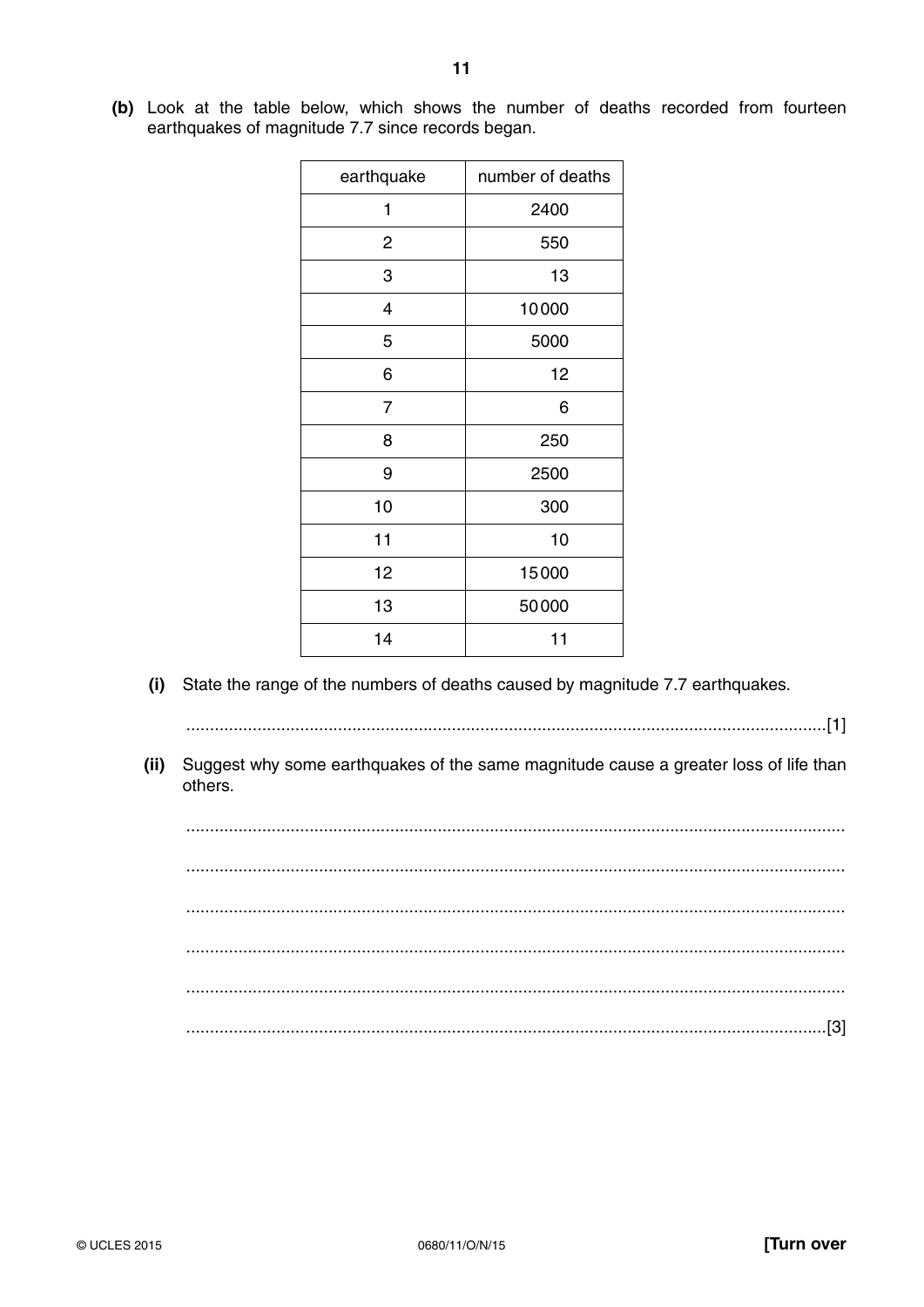(c) Explain why fewer people are usually killed during volcanic eruptions than during earthquakes.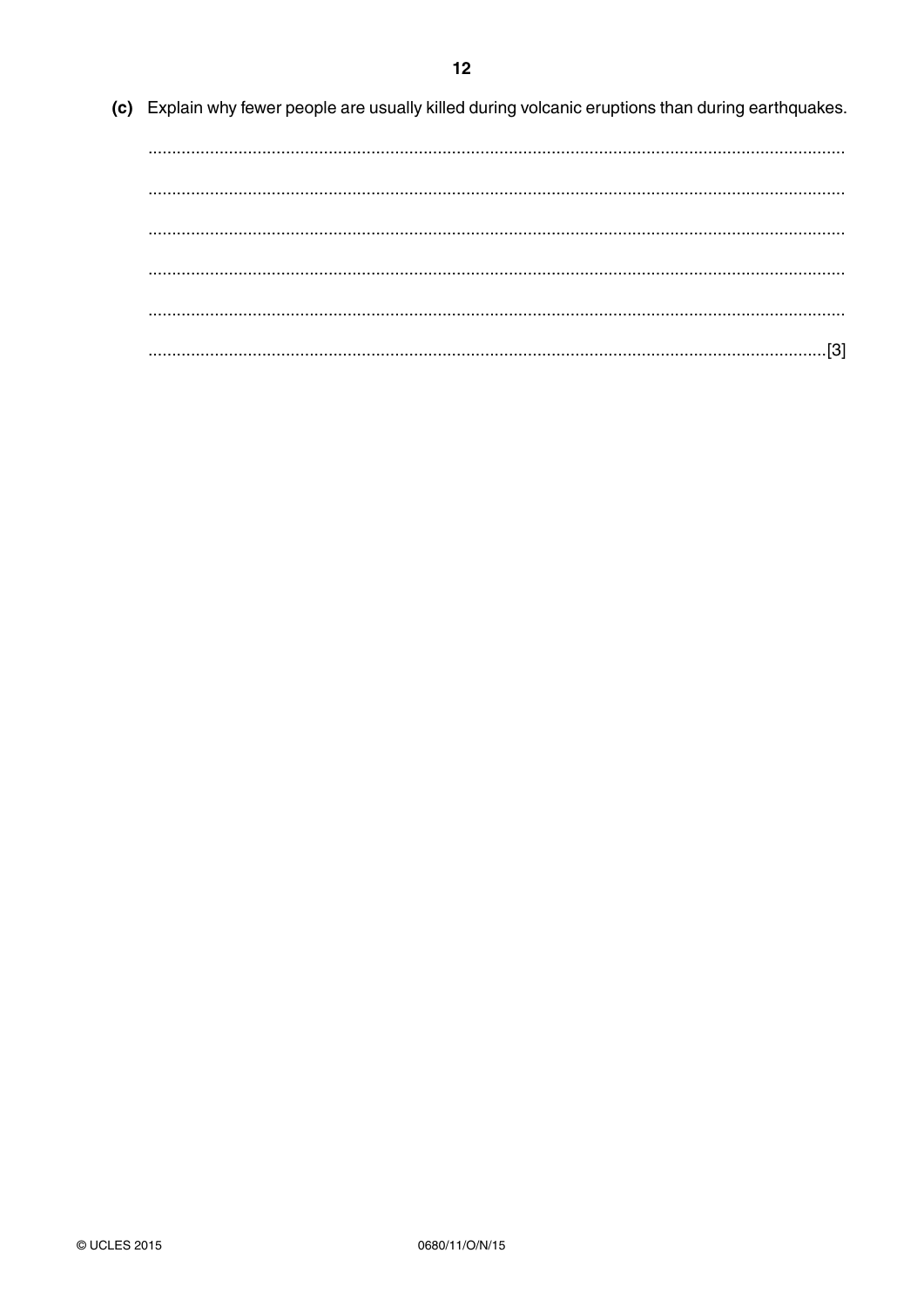**6 (a)** Look at the list of biological (living) factors and physical factors which affect ecosystems.

**competitors consumers humidity light nutrients pH predators producers salinity temperature water wind**

 **(i)** Write each word from the list above once only in the relevant box **A**, **B** or **C**. [4]



 **(ii)** Complete box **D** with **two** examples of human activities which might affect an ecosystem. [2]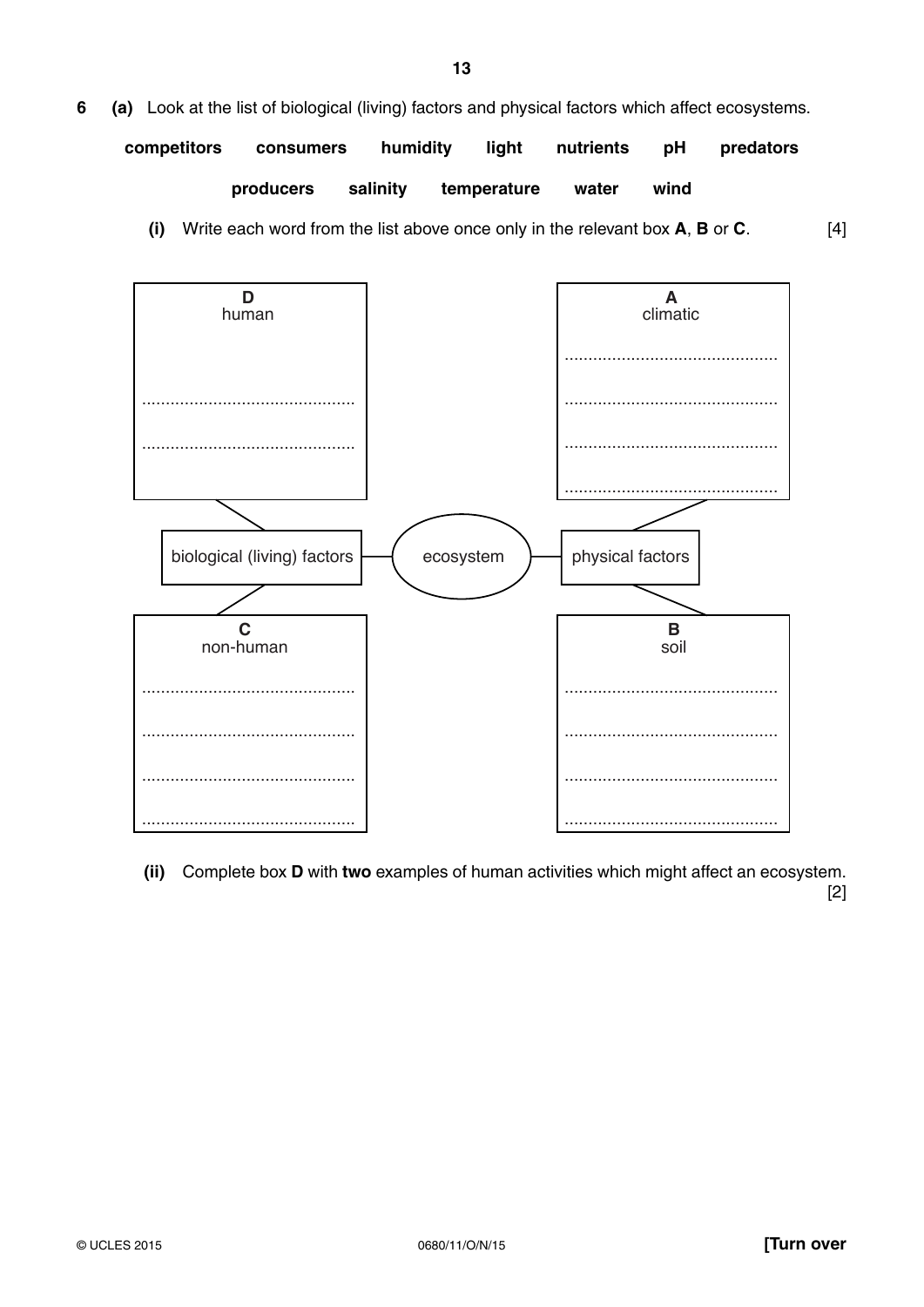Soil erosion is a major problem for ecosystems around the world. Describe and explain  $(b)$  (i) one cause of soil erosion.

(ii) Describe one strategy for the conservation of soil.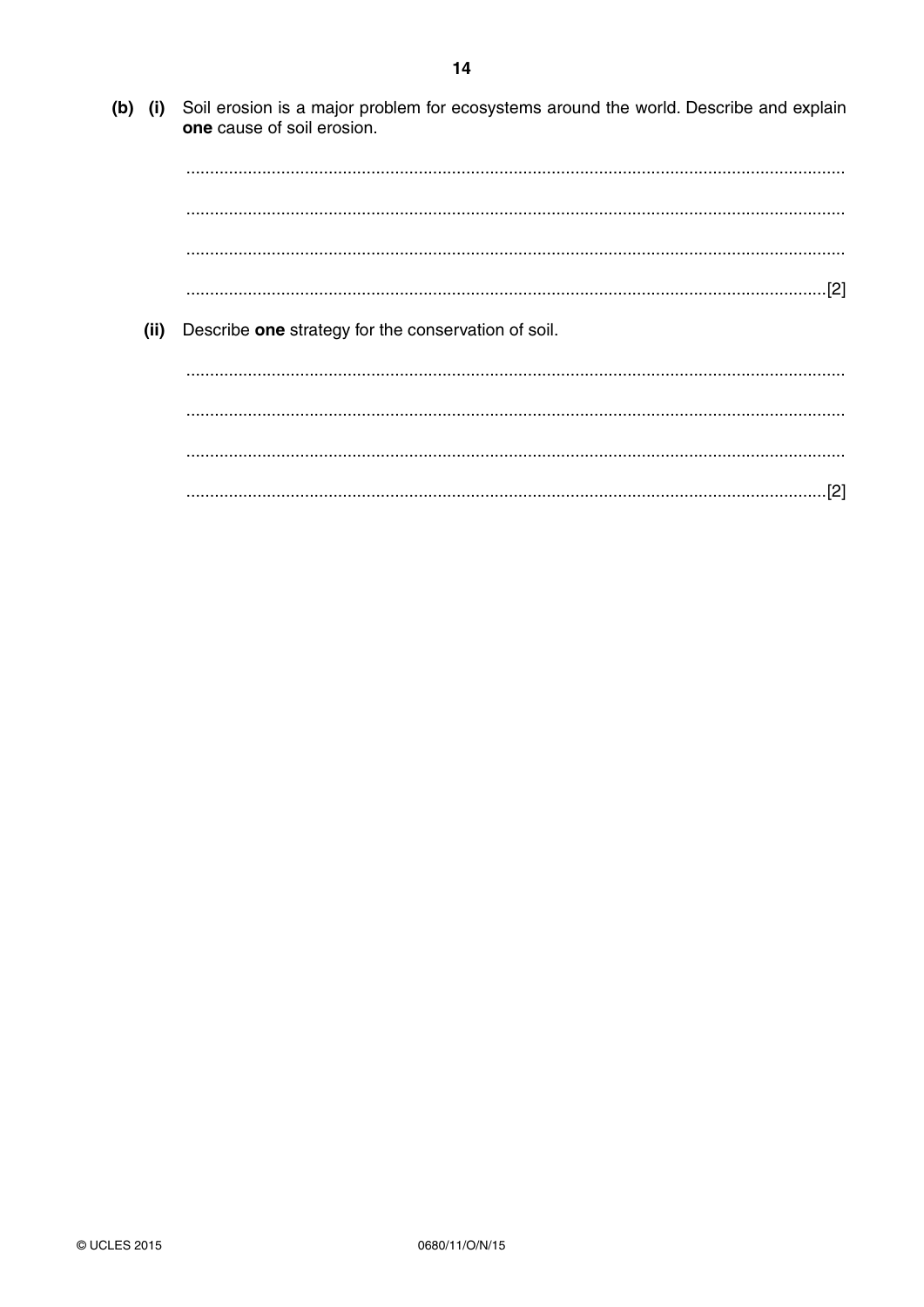## **BLANK PAGE**